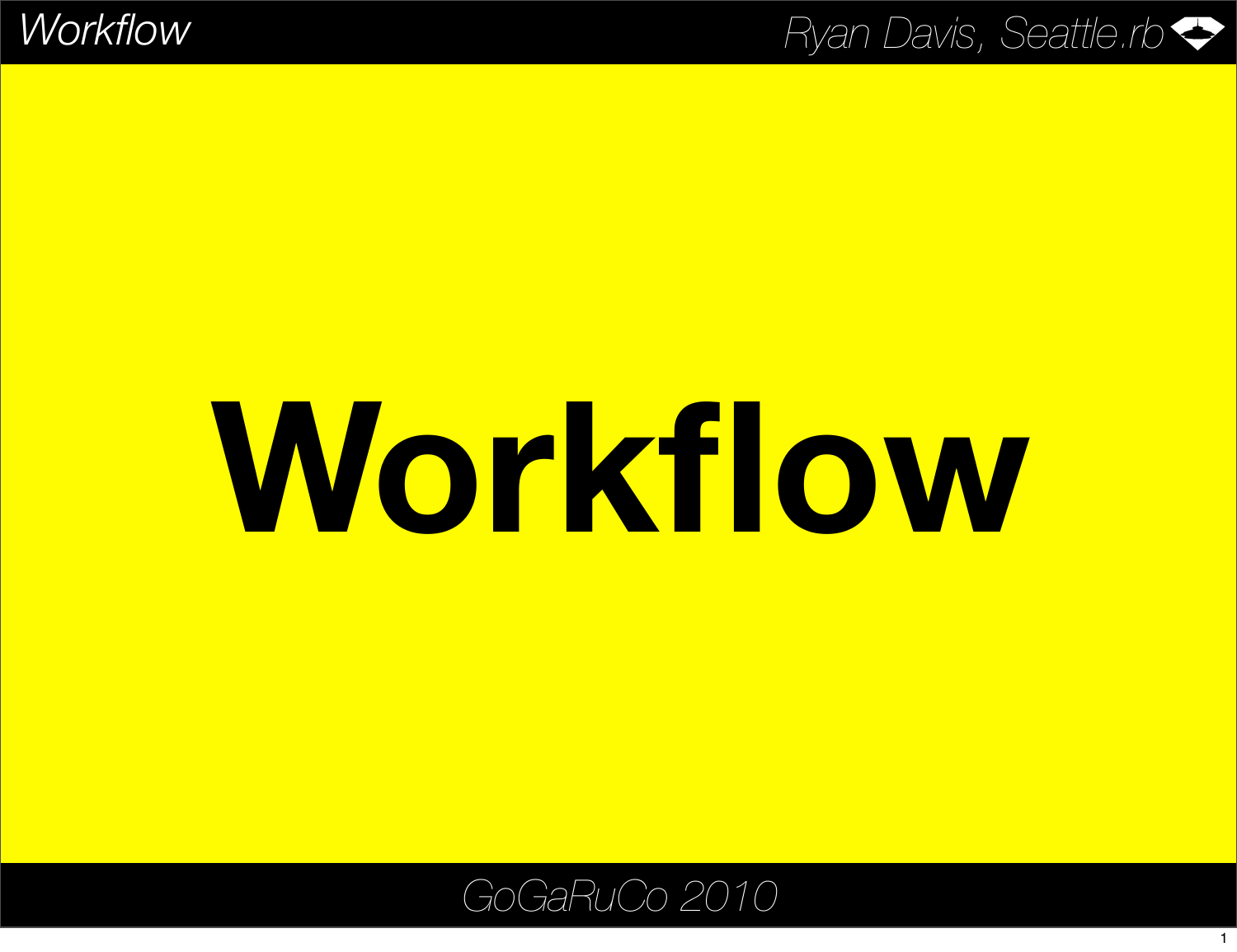## What to talk about?

● Open Source? No... Evan's on it.

- Testing? No... Rein, Sarah and Alex had that covered.
- Thinking laterally? No… Jim was all over that.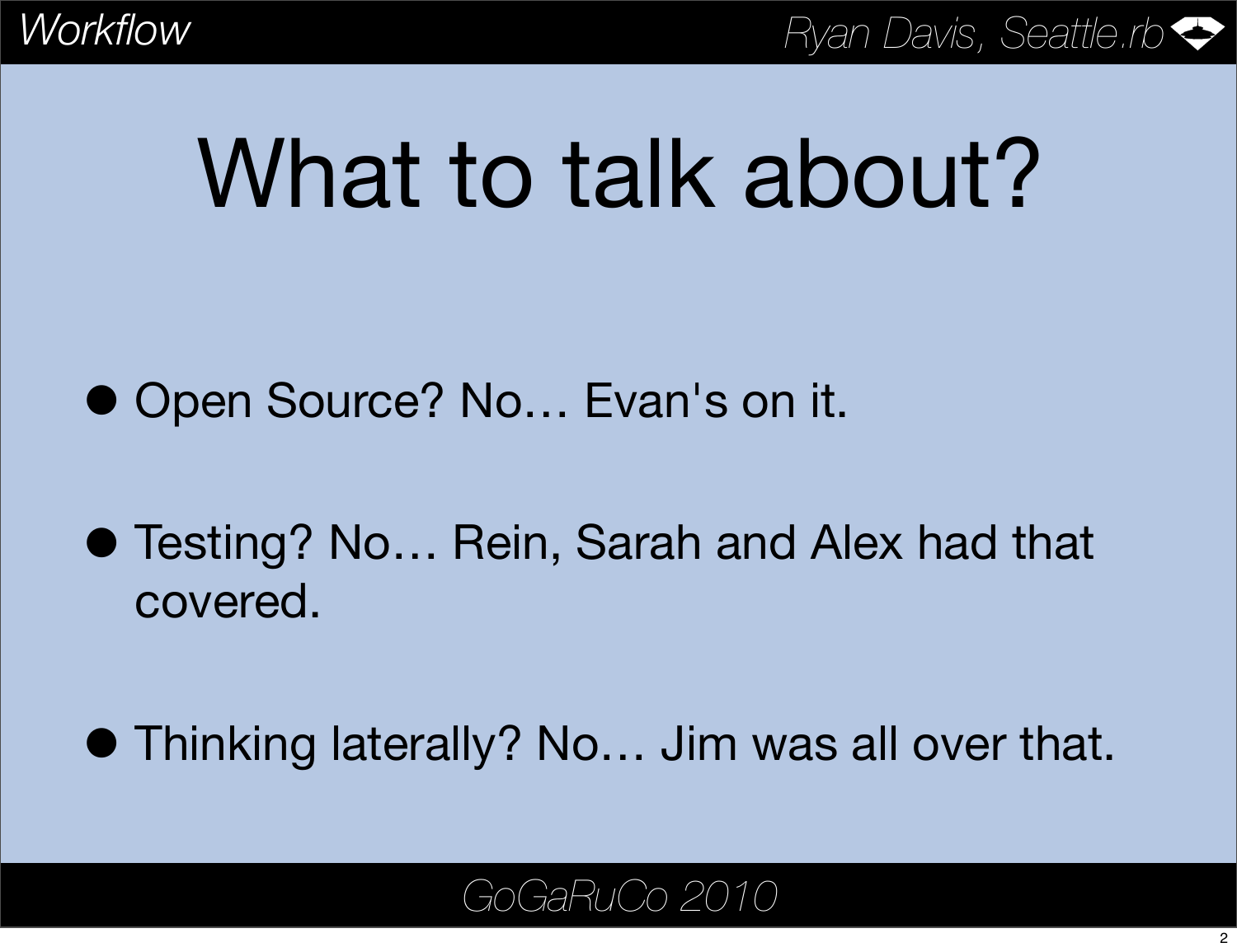## I guess I could stand up here and yell.

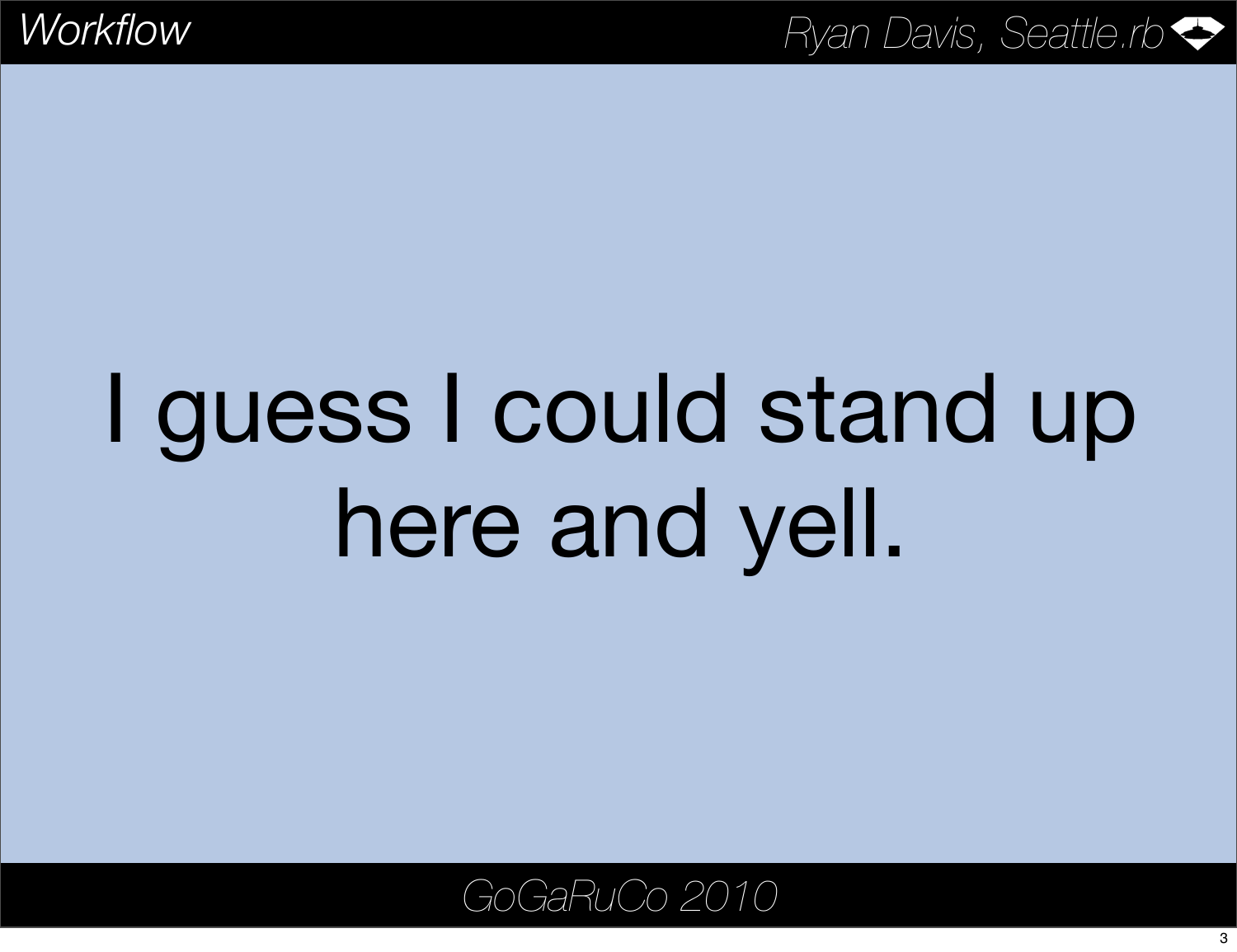# You're doing it all wrong!

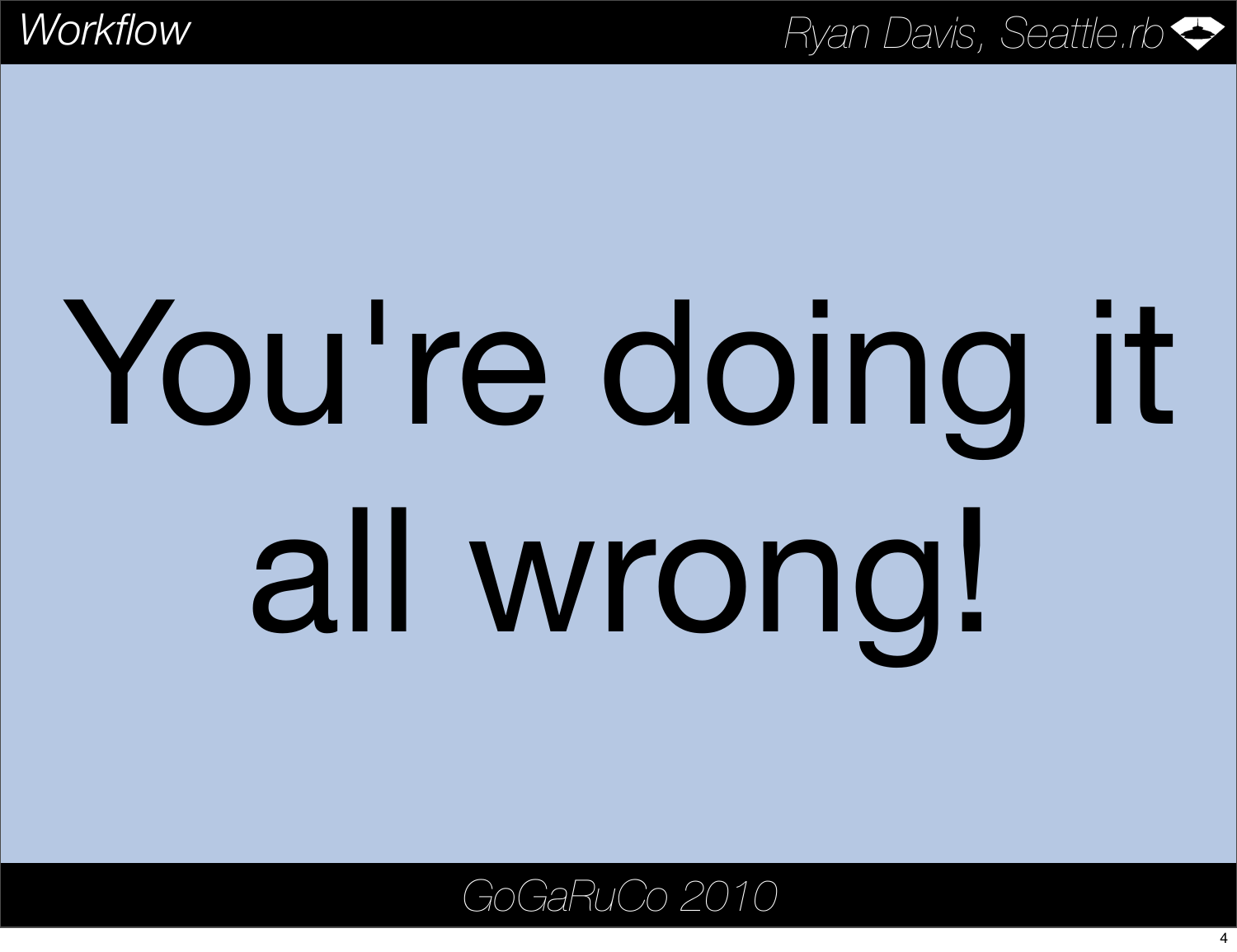## But I've done that plenty.

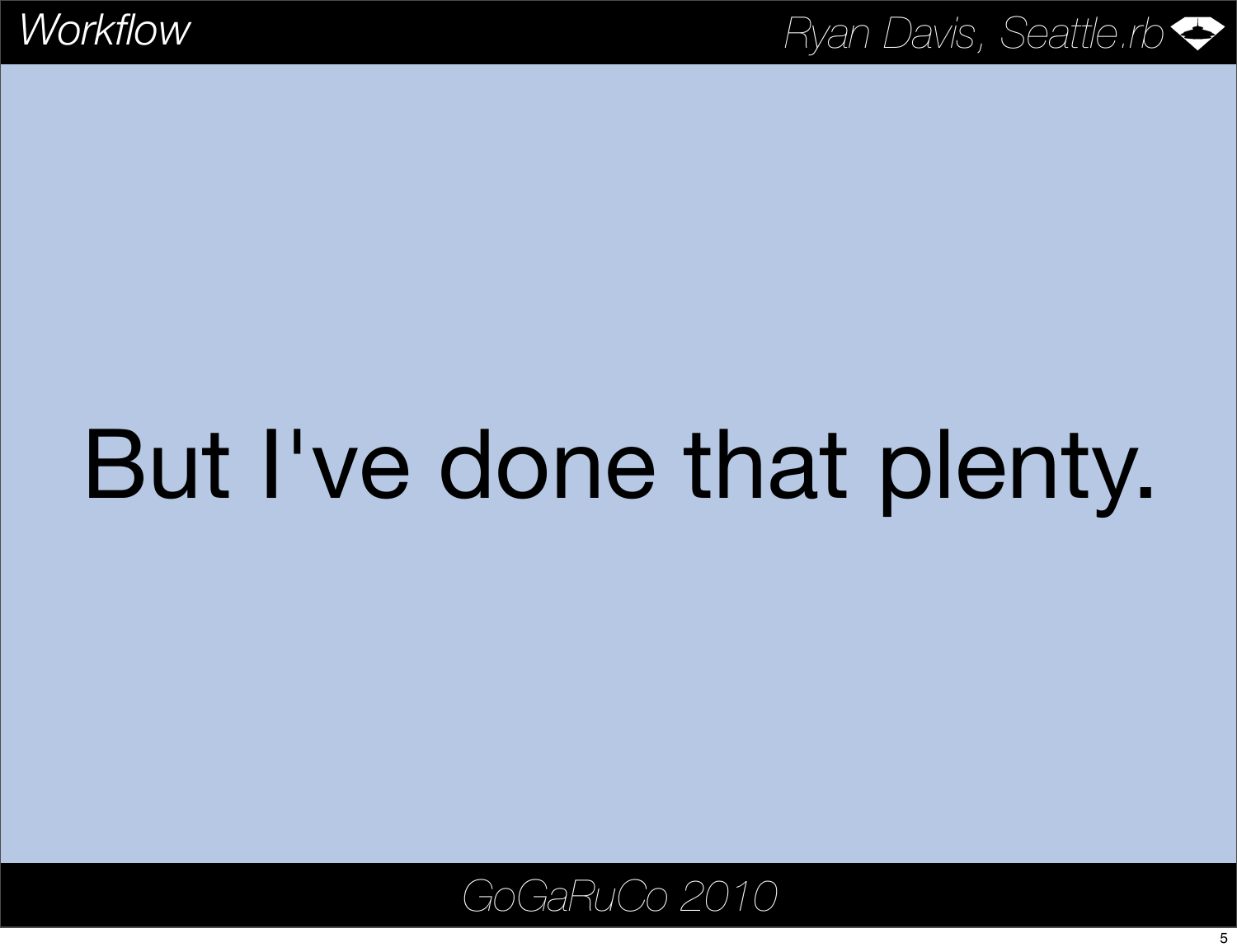## Workflow

- What we do.
- How we do it.
- 3 foot view, not 30,000 foot view.

• Details over handwaving or methodology.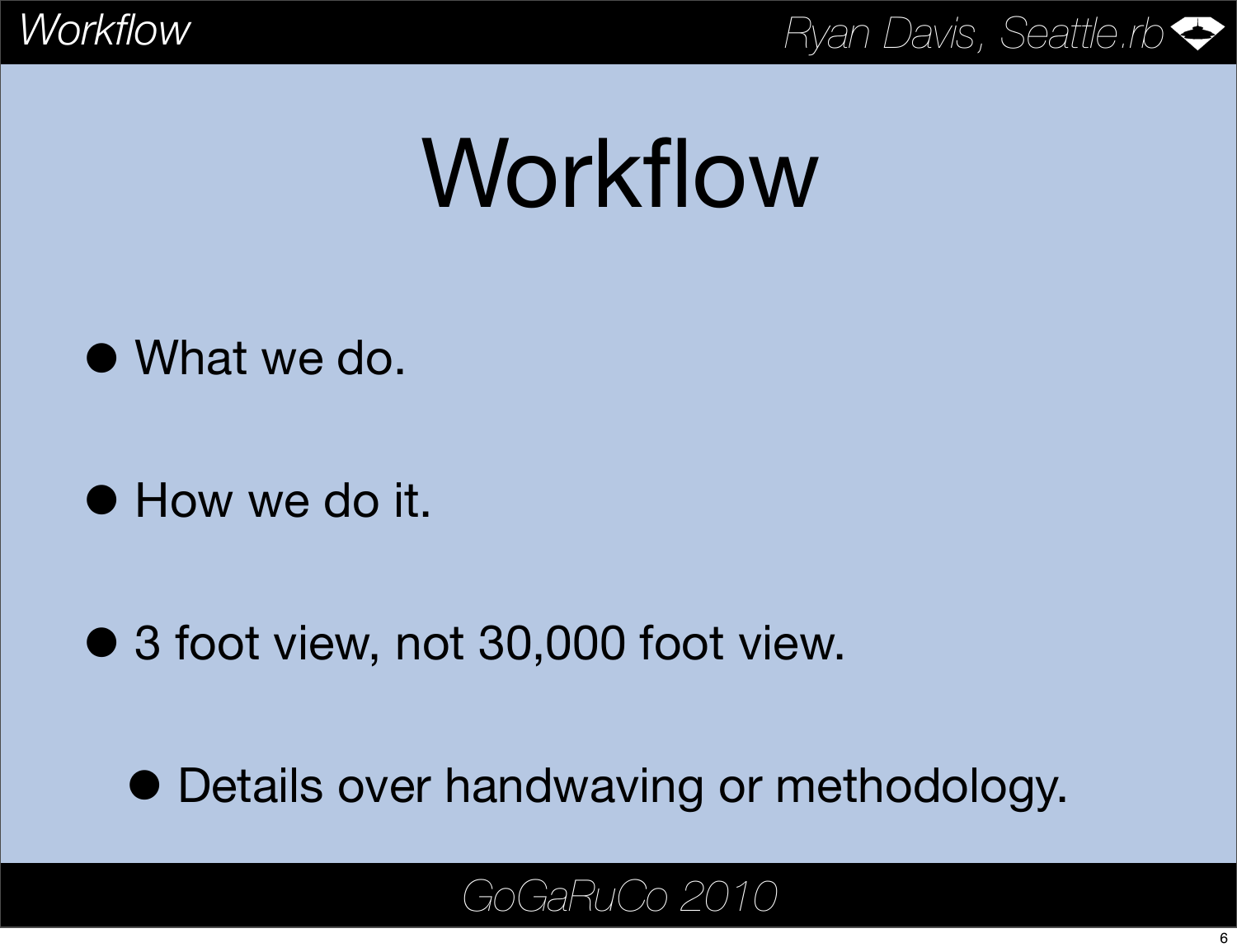## work•flow |'wərkˌflō|

#### noun

the sequence of industrial, administrative, or other processes through which a piece of work passes from initiation to completion.

(source: Oxford American Dictionary)

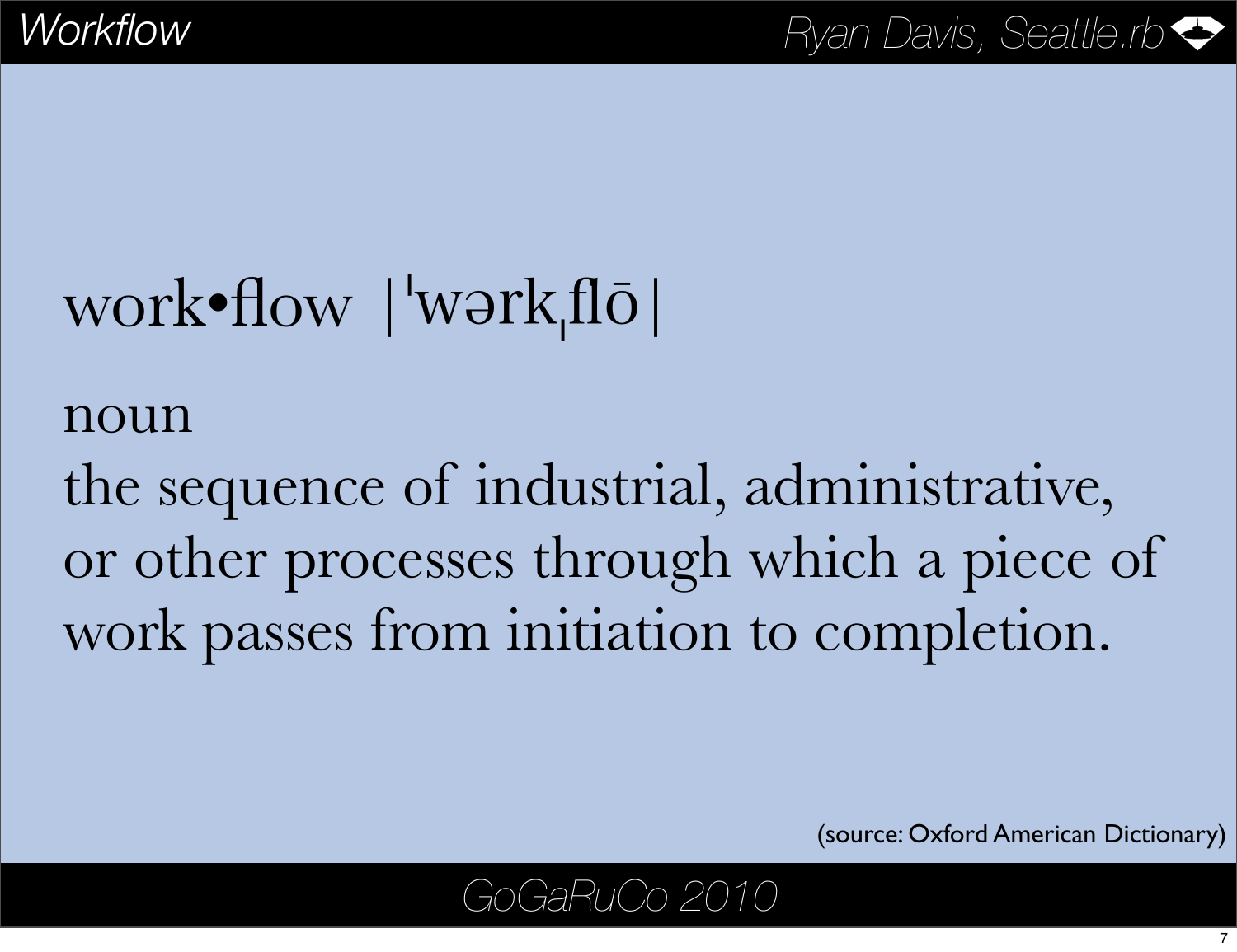## Everyone Codes Differently

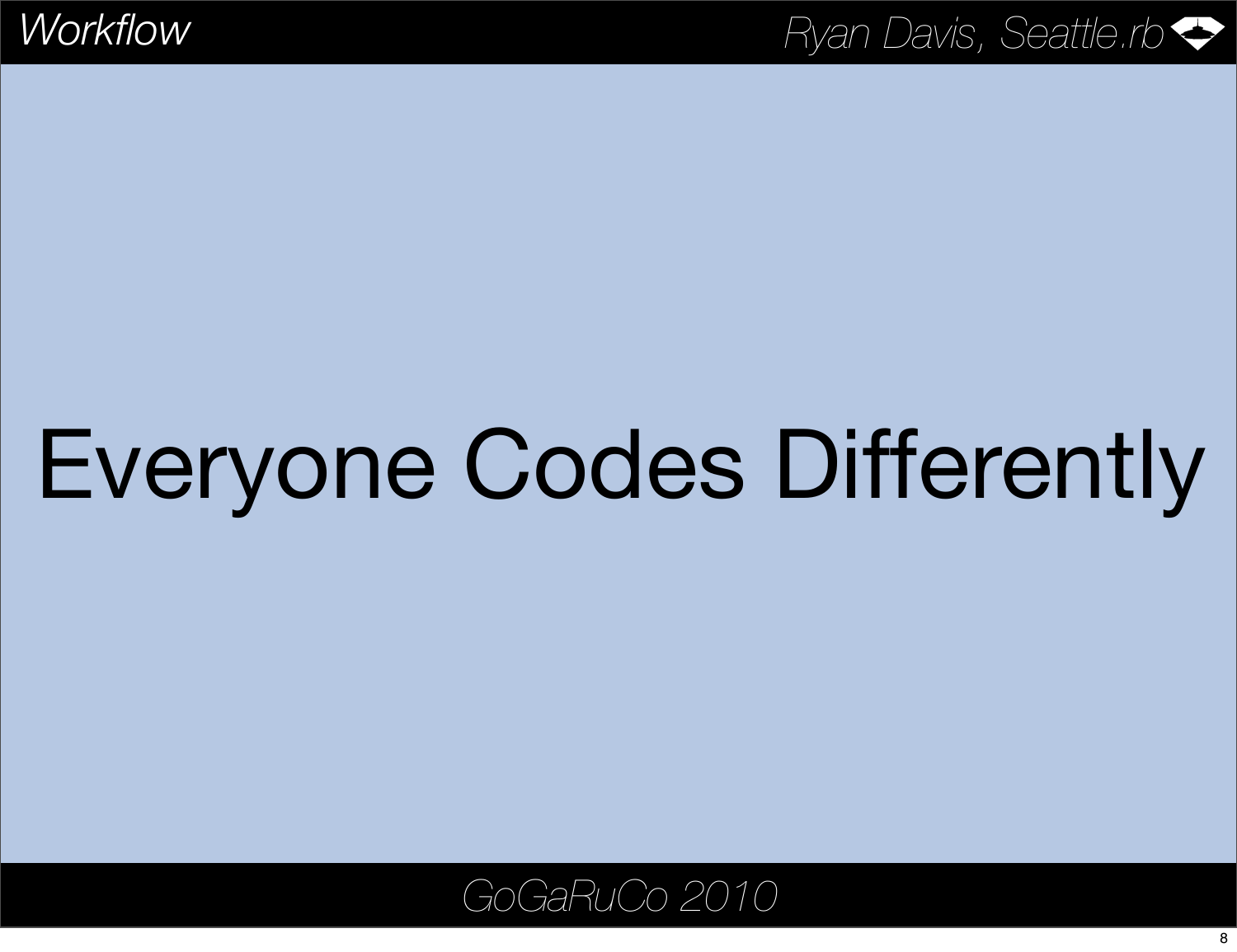# *Everyone*

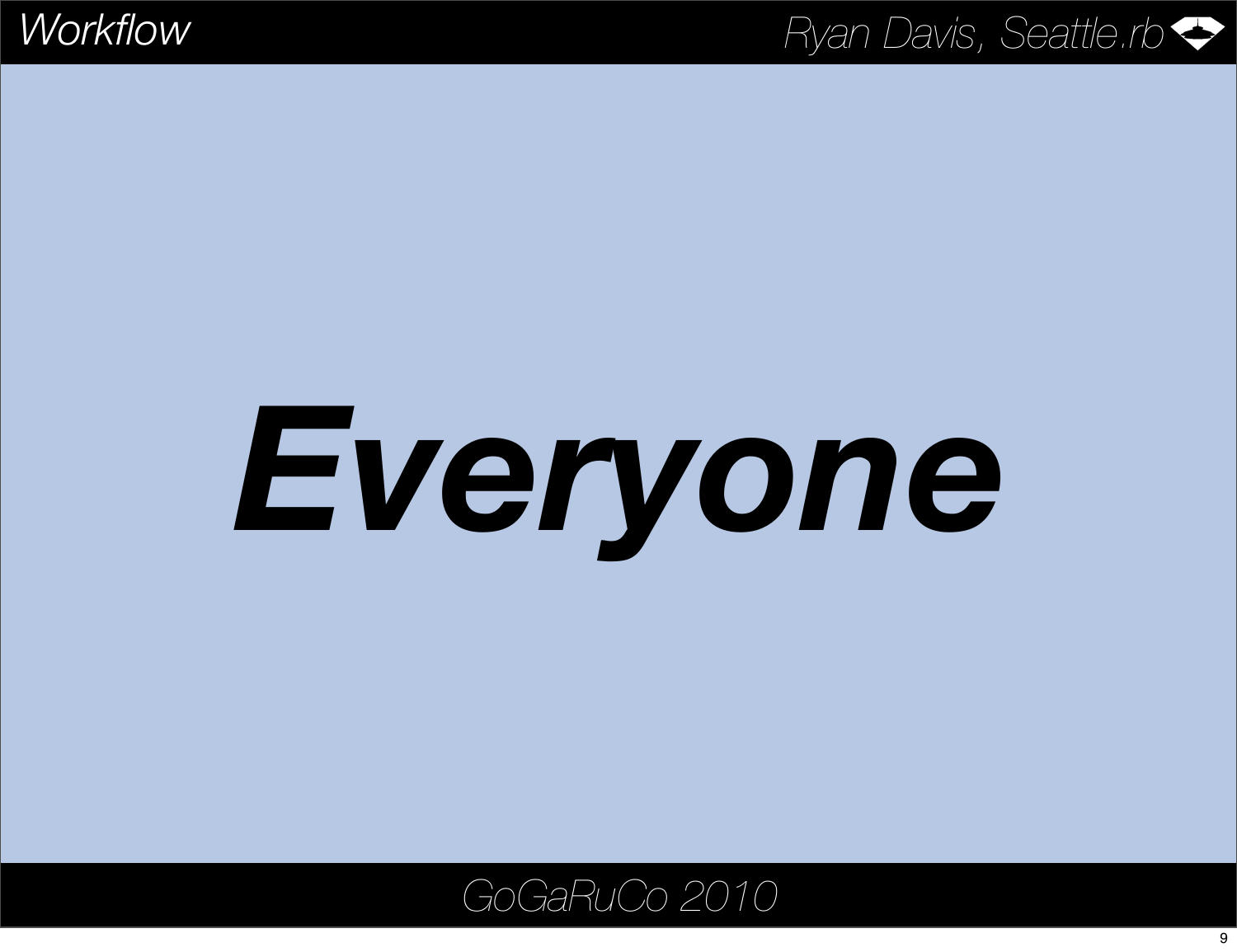## Seattle.rb

- I have the honor and privilege of working with 2 of the most creative and prolific developers in the ruby community.
- $\bullet$  ~150 gems and ~1000 releases from just 3 of our many members:
	- Ryan Davis 49 gems, 423 releases
	- Eric Hodel 63 gems, 327 releases
	- Aaron Patterson 33 gems, 230 releases
- More importantly, I get to watch them work.
	- How cool is that?

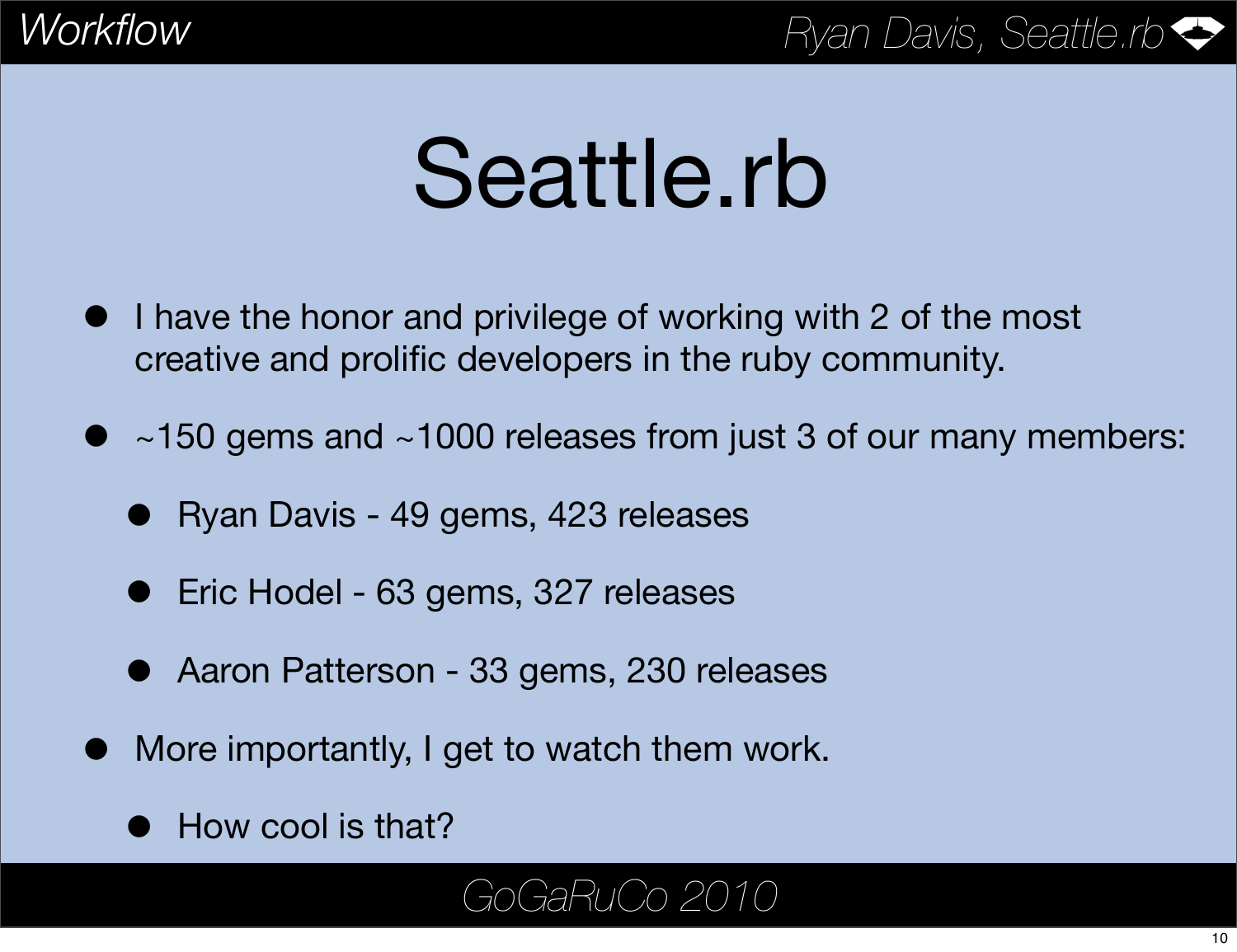### Ryan Davis

## 100% Emacs

Almost full screen, split once:

### No Terminal, just emacs!

No code folding. Makes for more refactorings



Shell/Code/Test Autotest

Smallest (apple) laptop

#### I swear *a lot*!

and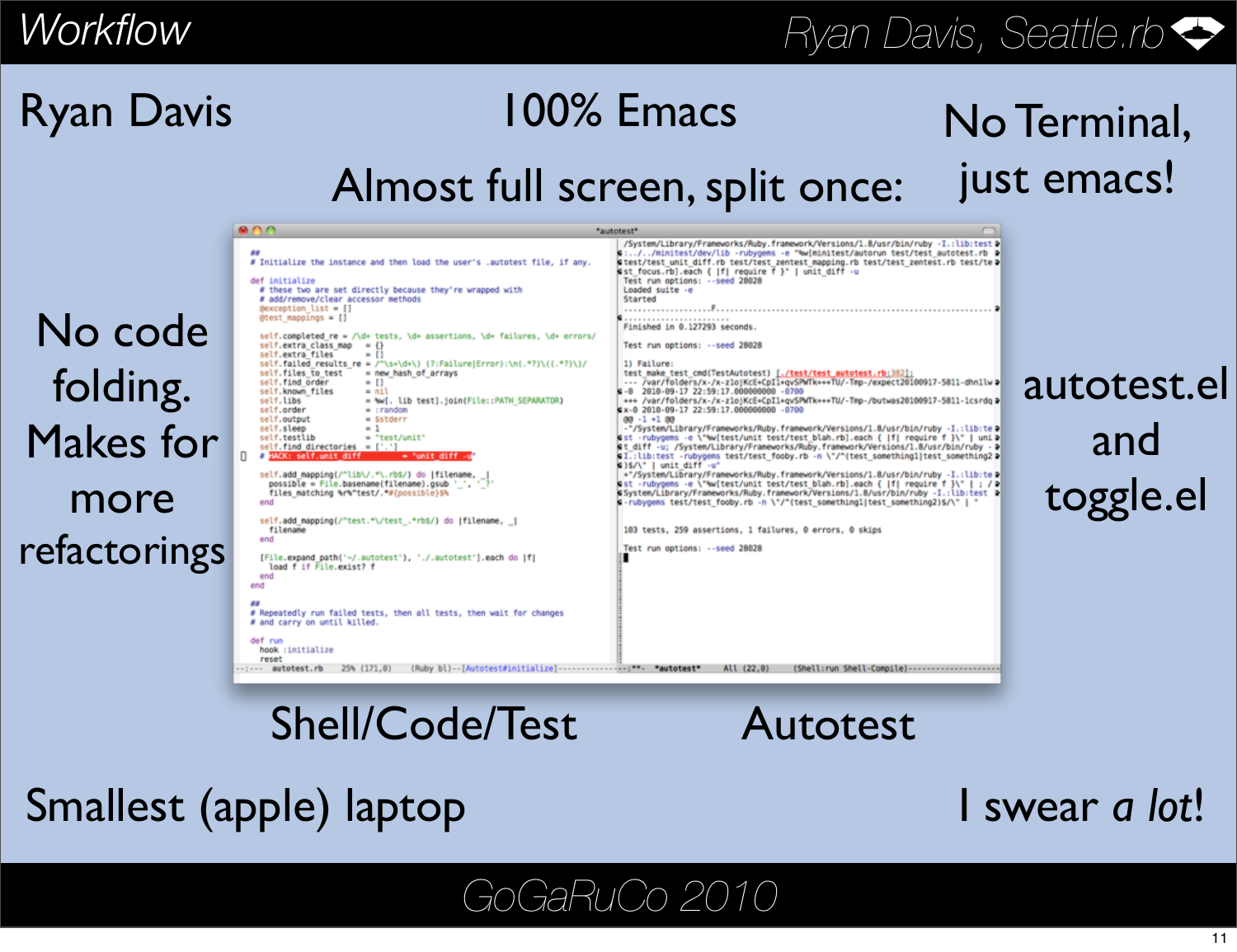### Eric Hodel

### Vim + Terminal

#### Not full screen, split twice:

### Folds 100% by default.

#### Easier to navigate a file.



#### Swears little

#### Larger laptops, 17" to 15"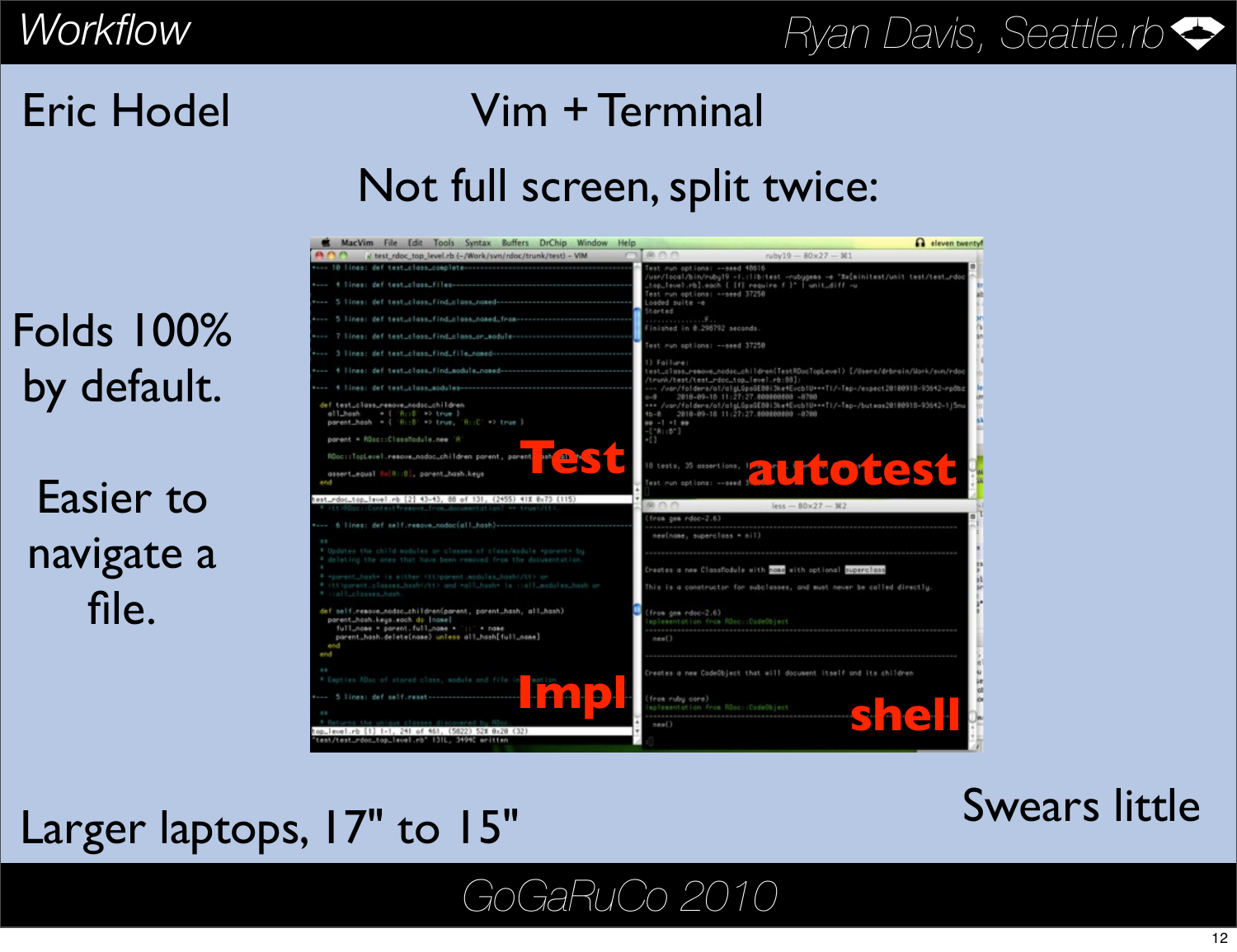#### Aaron Patterson



#### **Only with more pink and kittens.**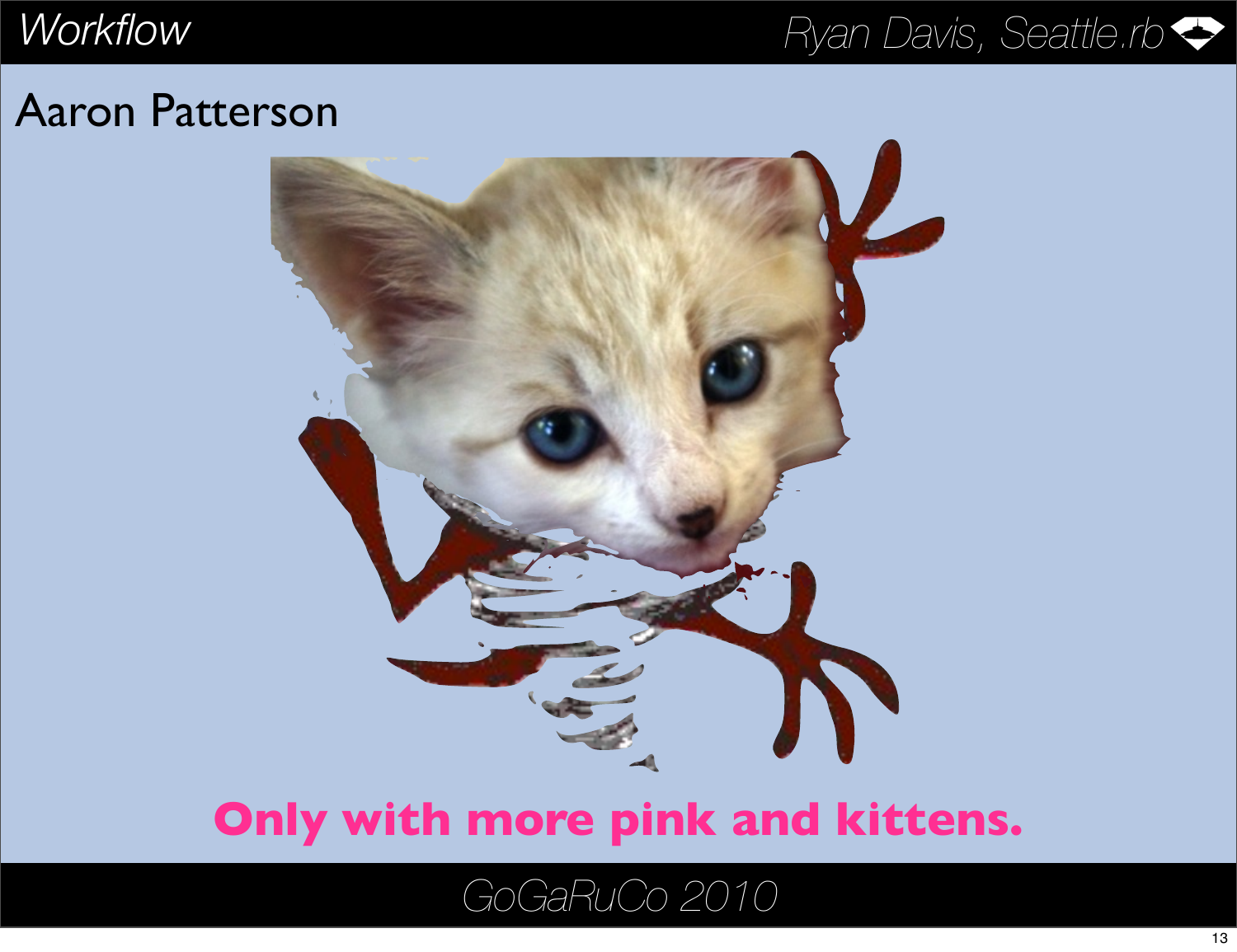| What do we do in                           |                                                                                                                |                                                 |  |  |
|--------------------------------------------|----------------------------------------------------------------------------------------------------------------|-------------------------------------------------|--|--|
| <b>TDD</b> via<br>test/unit or<br>minitest | common?<br>We know<br>our editors,<br>well.                                                                    | movement via<br>incremental search<br>and ctags |  |  |
| <b>OSX/BSD</b>                             | YAGNI,D<br>autotest,                                                                                           | DTSTTCPW,D                                      |  |  |
| distribution<br>via gems                   | autotest,<br>eschew<br>ermocking<br>Dun Dun We don't pair<br>but we do code review <b>often</b><br>overmocking | project<br>automation<br>with rake and<br>hoe   |  |  |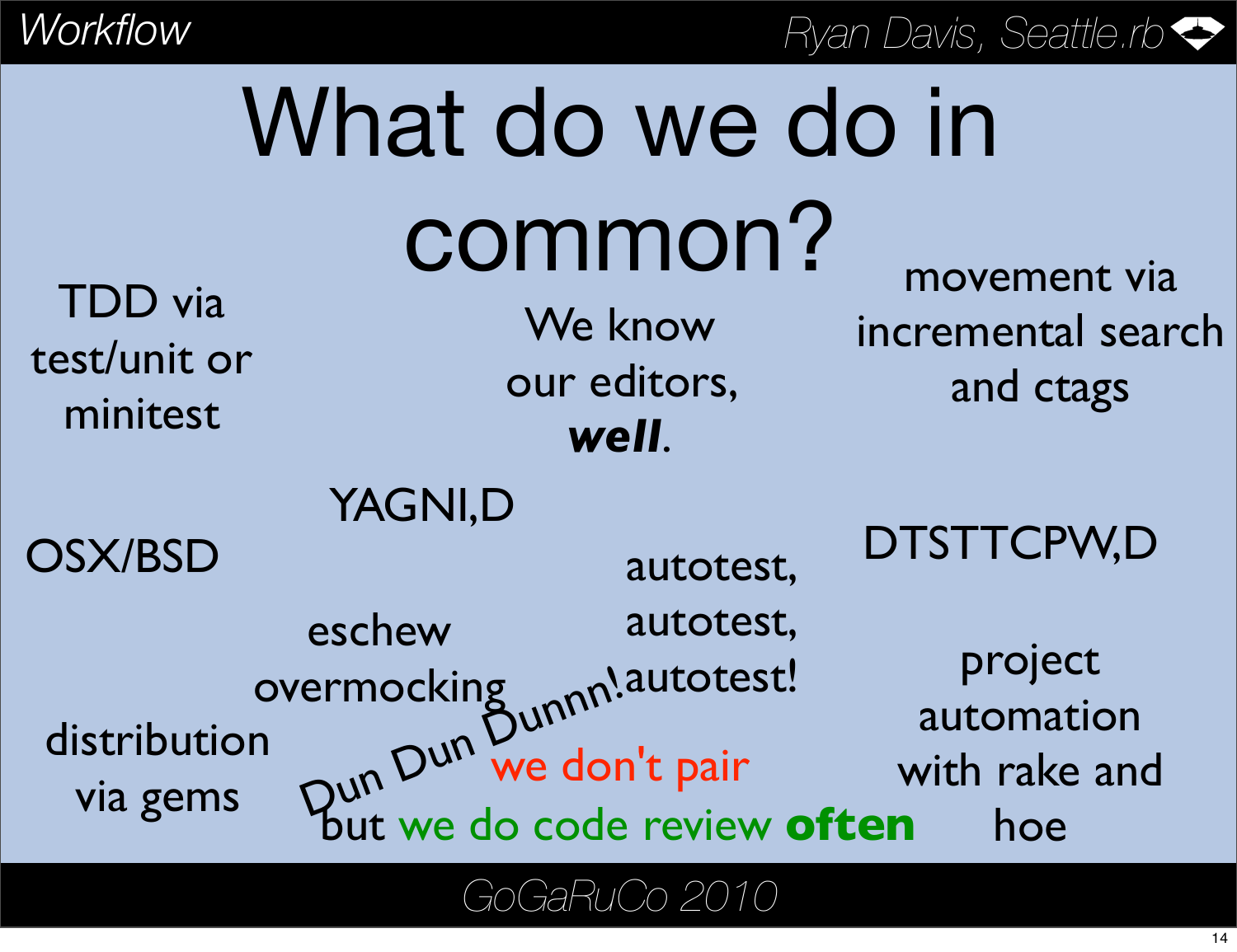## Panel

• In order to compare and contrast further:

- **Evan Phoenix**
- **Jim Weirich**
- **Rein Hendrichs**
- Your name here?
	- **Hopefully someone beginner to** intermediate.

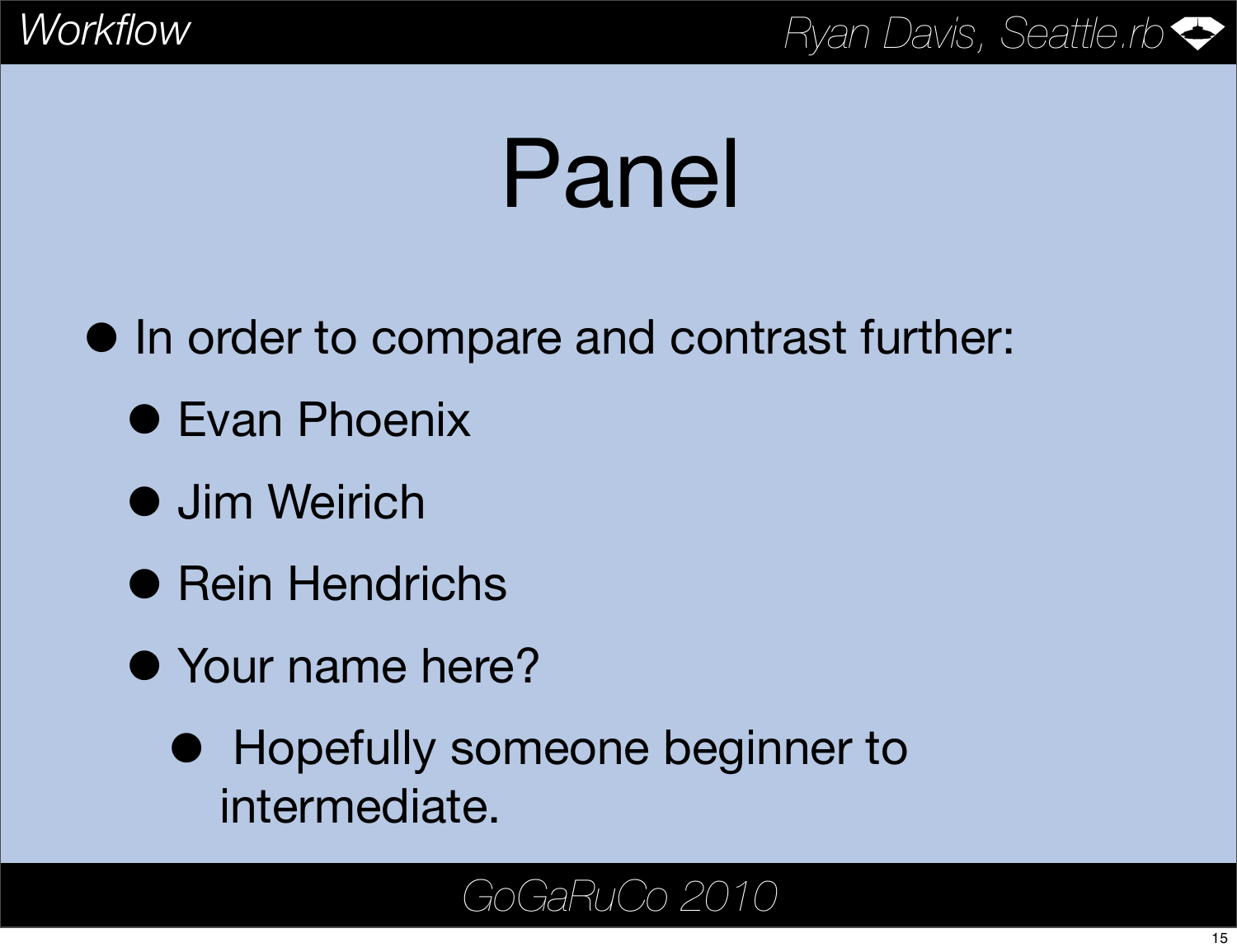## Answering:

- Describe your programming environment.
- Describe your average code cycle.
- What are some of the things you do that make you more productive?
- What could you improve to get the most productivity gain?

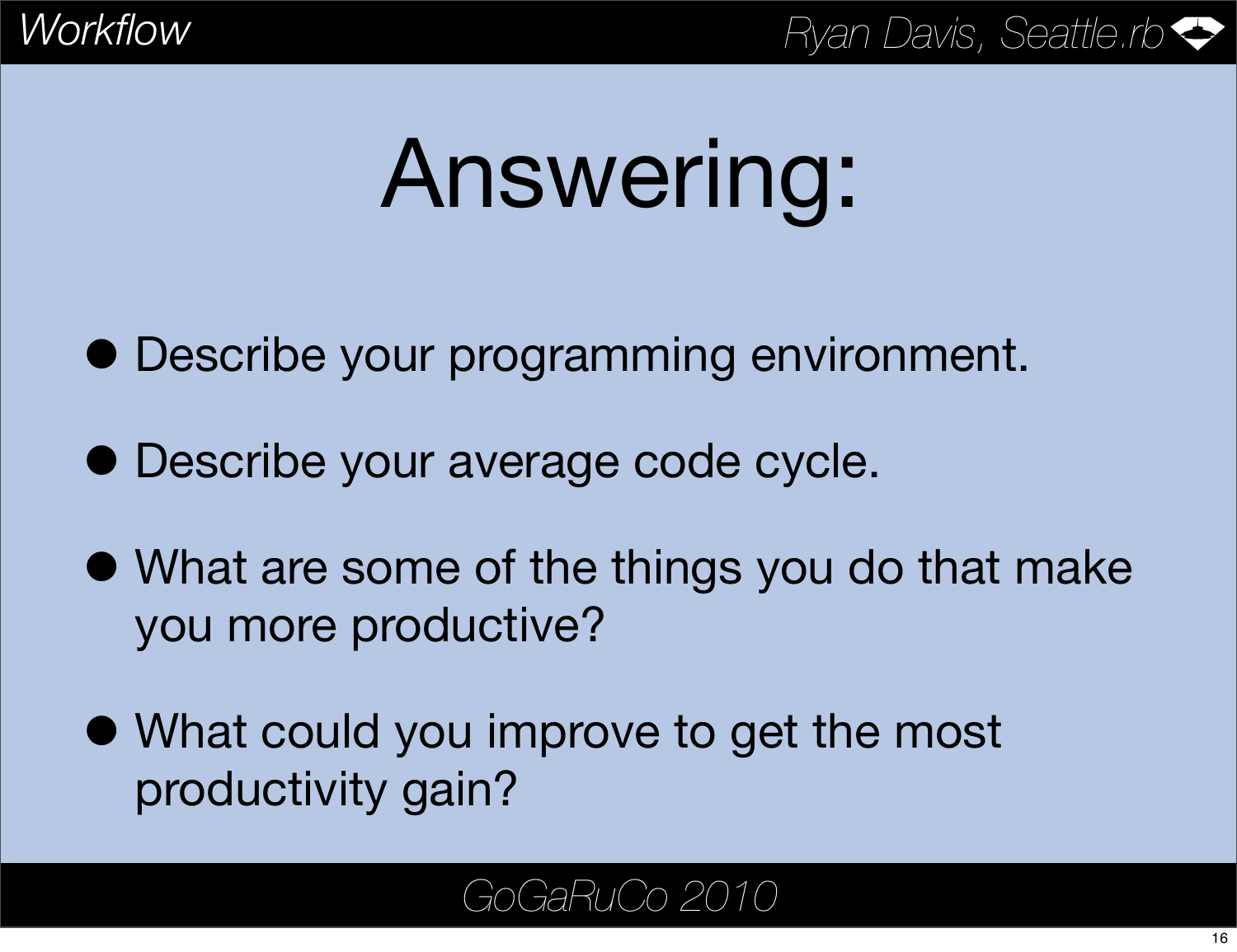#### Rein

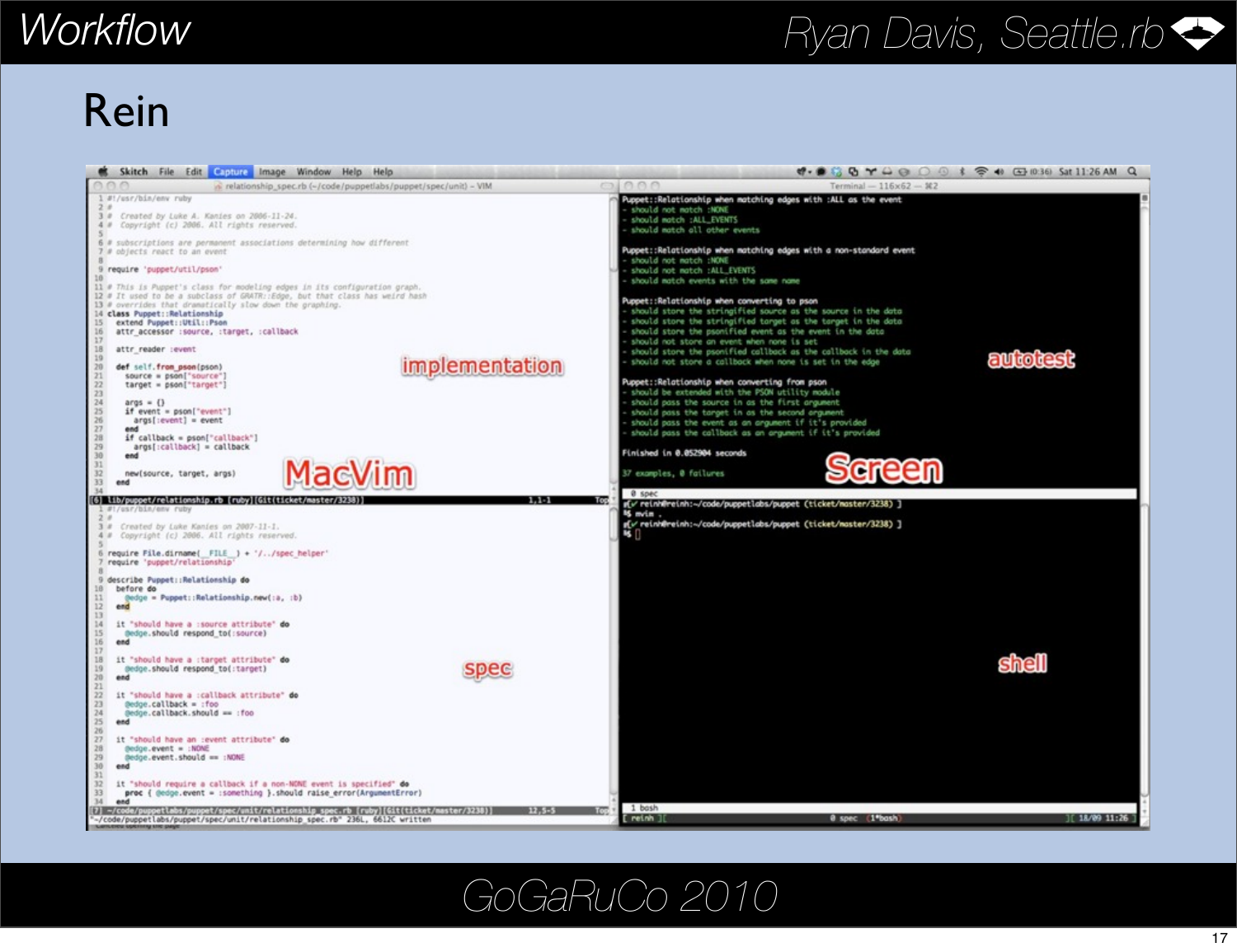### Jim

```
= Test File ...
    # Run the Rake application. The run method
    # performs the following three steps:
                                                               == In: ~/working/git/rake/
    #== File: application_test.rb
    # * Initialize the command line options (+init+).
    # * Define the tasks (+load_rakefile+).
                                                               Compilation started at Sat Sep 18 11:20:39
    # * Run the top level tasks (+run_tasks+).
                                                               . /Users/jim/.project_env.rc; ruby -Ilib:test:. /Users/
    # If you wish to build a custom rake command, you
                                                               jim/working/git/rake/test/lib/application_test.rb | ~ji
    # should call +init+ on your application. The
                                                               m/.elisp/bin/noansi
    # define any tasks. Finally, call +top_level+ to
    # run your top level tasks.
                                                               info: Using ruby 1.9.2 p0
    def run
                                                               Loaded suite /Users/jim/working/git/rake/test/lib/appli
      standard_exception_handling do
                                                               cation_test
        init
                                                               Started
        load_rakefile
        top_level
      end
                                                               Finished in 0.258170 seconds.
    end
                                                               68 tests, 196 assertions, 0 failures, 0 errors, 0 skips
    # Initialize the command line parameters and app
    # name.Test run options: --seed 38455
    def init(app_name='rake')
      standard_exception_handling do
                                                               Compilation finished at Sat Sep 18 11:20:41
        @name = app_namehandle_options
        collect_tasks
      end
    end
    # Find the rakefile and then load it and any
    # pending imports.
    def load_rakefile
-- application.rb 8% (67,0) Gitmaster (Ruby yas)
                                                              1:%* "testing"
Press <A-S-return> to exit full screen editing.
```
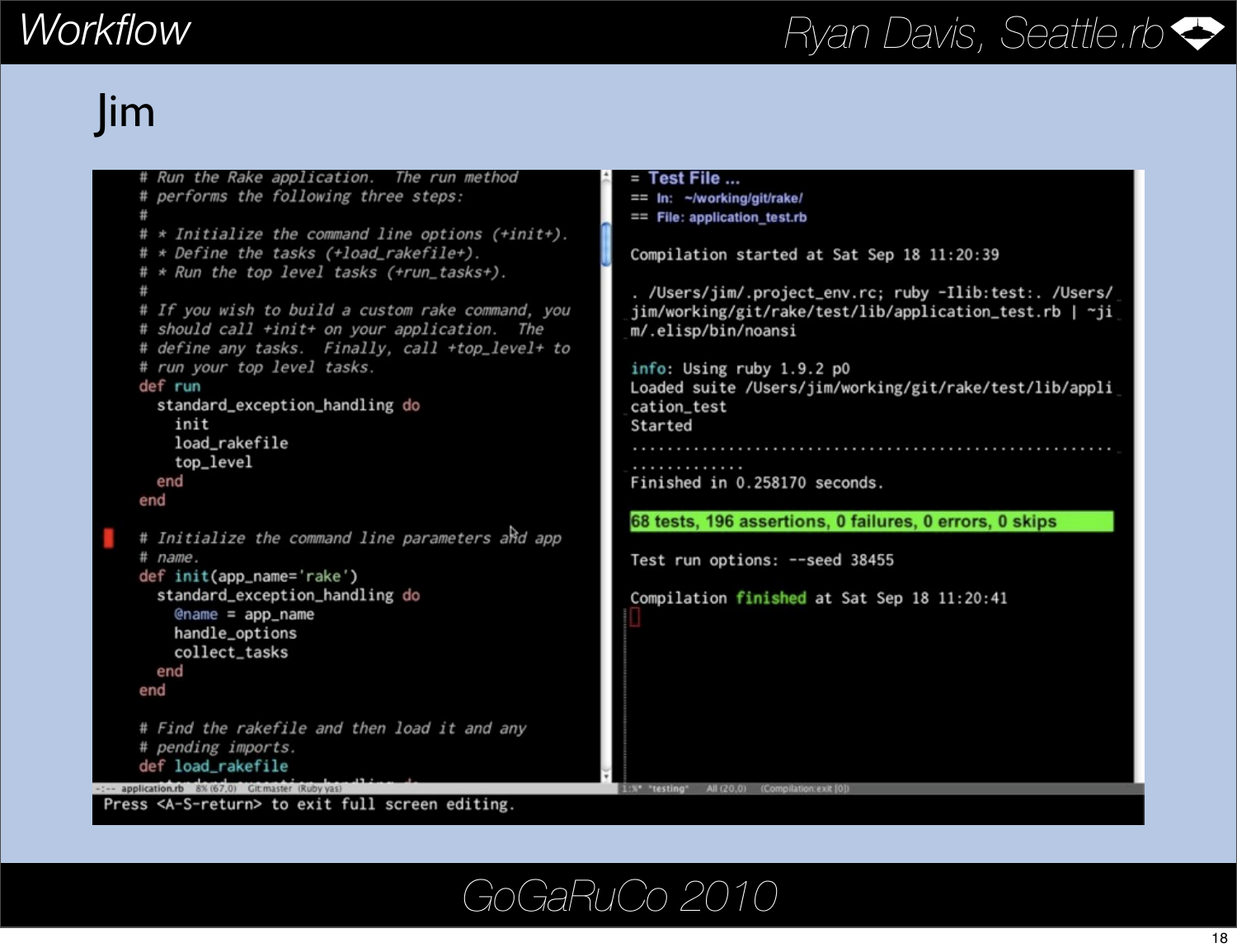# What is your Workflow?

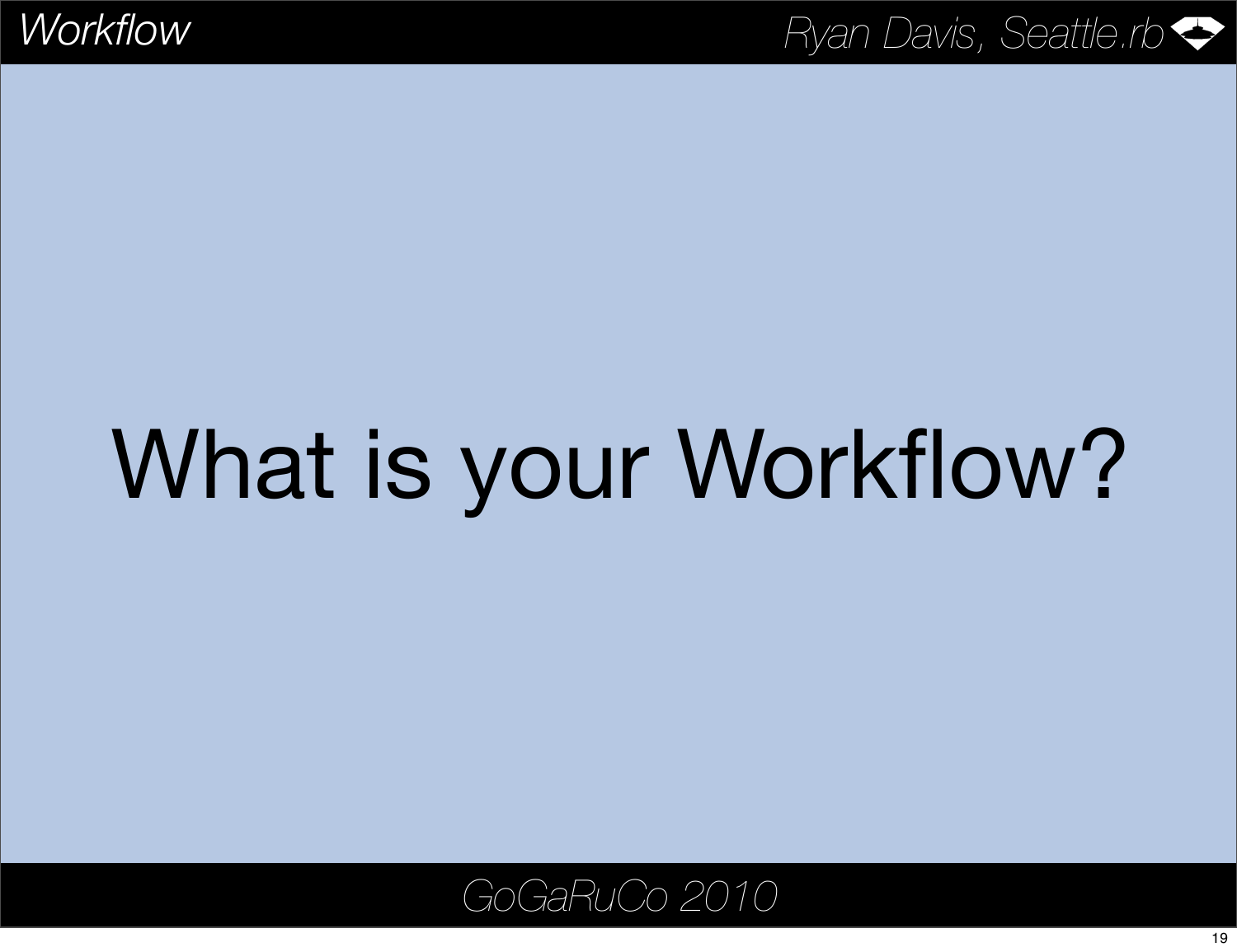|  | My Workflow, as Keywords |
|--|--------------------------|
|  |                          |

| TDD            | emacs               | ctags            |  |
|----------------|---------------------|------------------|--|
| full-screen    | incremental-search  |                  |  |
| <b>OSX/BSD</b> | hoe                 | minitest         |  |
| rubygems       | toggle.el           | autotest<br>rake |  |
| autotest.el    | unified-environment |                  |  |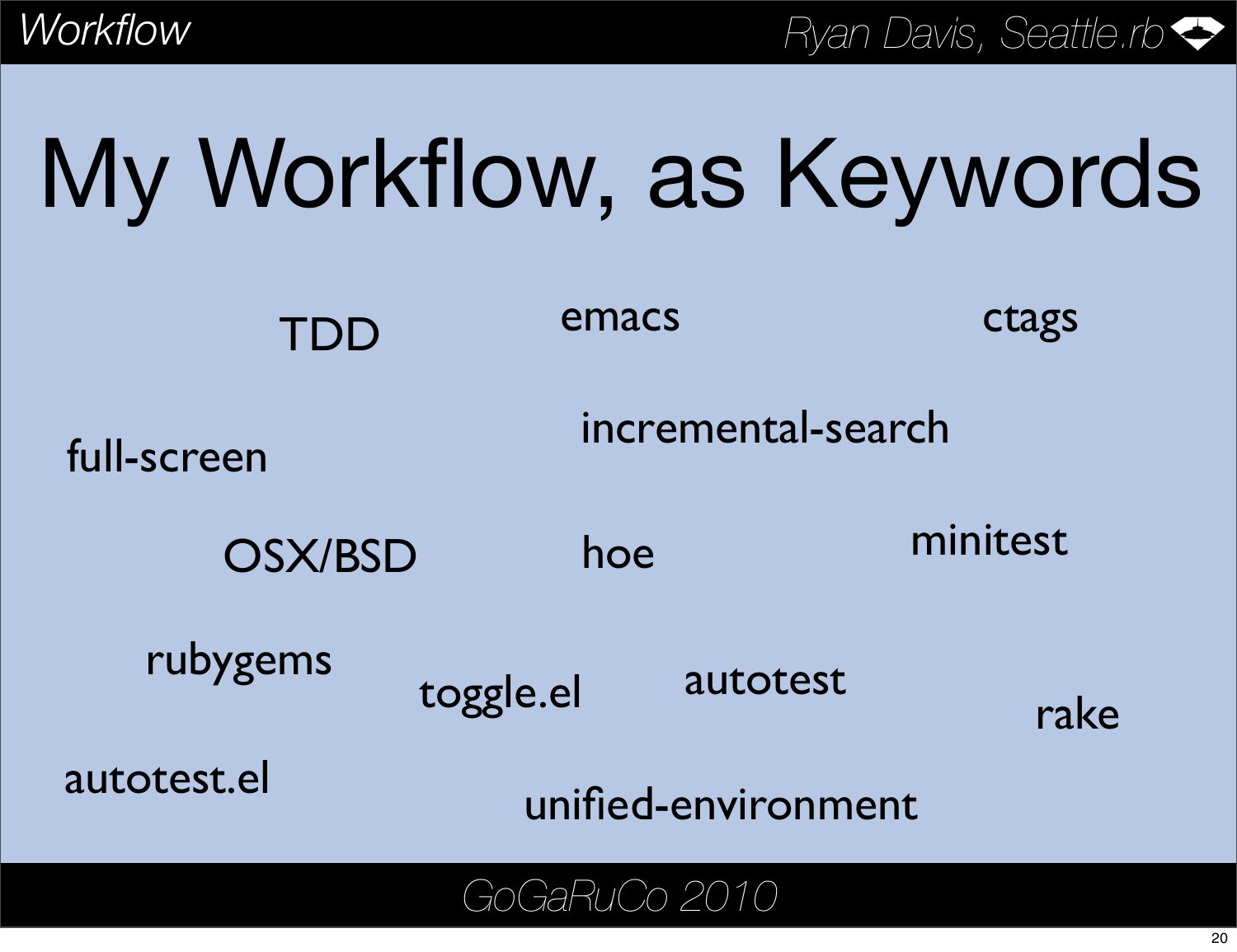## What are yours?

- Send to: [ryand-ruby@zenspider.com](mailto:ryand-goruco@zenspider.com)
- Plain text email.
- Subject: gogaruco keywords.
- Please separate all keywords by line.
- Email addresses will NOT be used for any reason. (Except maybe to ask you a question).